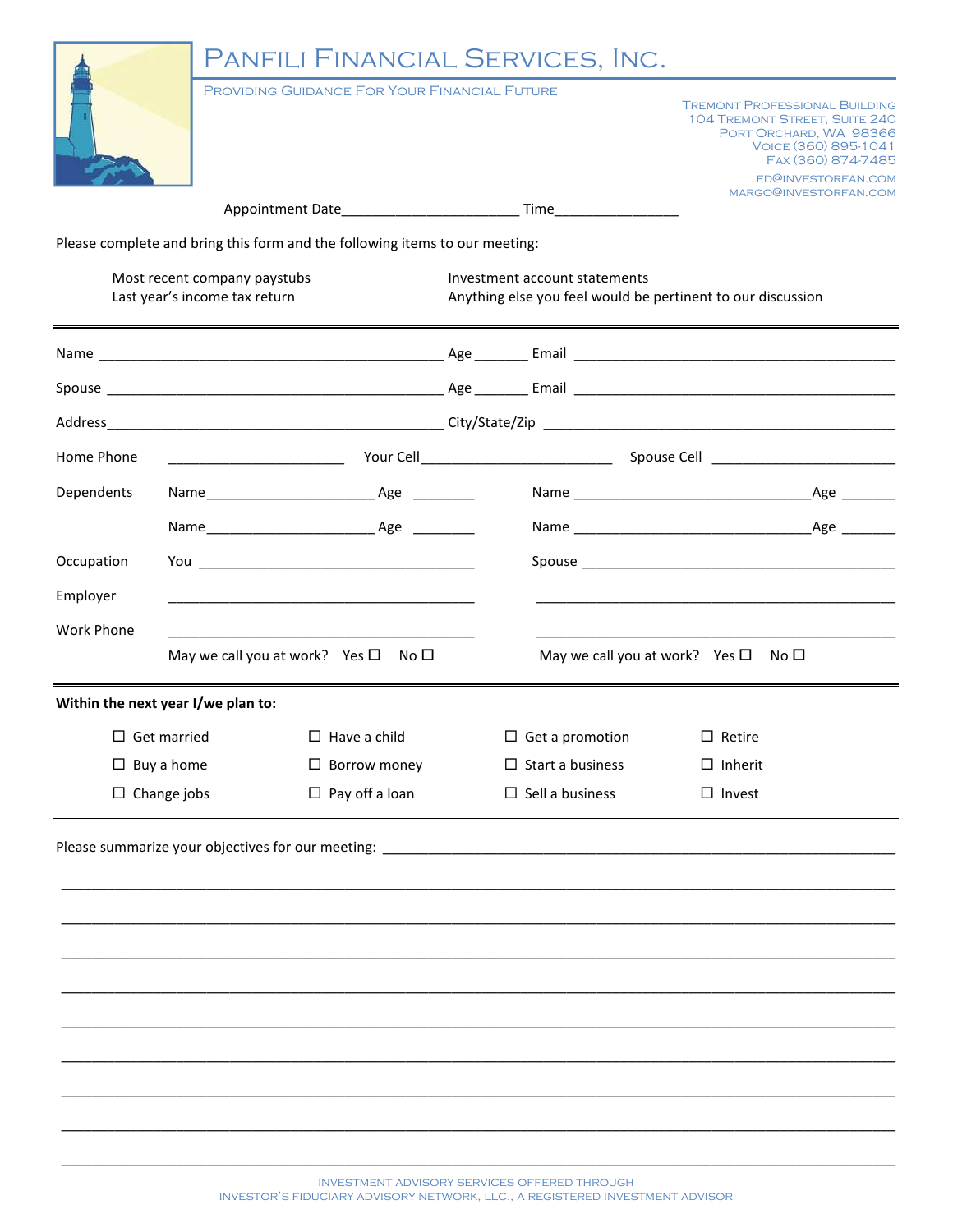How would you best identify yourself as an investor? Initial the style below that best identifies you.

| You | Spouse |                                                                                                            |
|-----|--------|------------------------------------------------------------------------------------------------------------|
|     |        | RISK AVERSE - This individual does not want any stock market investment risk. They want their entire       |
|     |        | portfolio invested in guaranteed instruments such as certificates of deposit, savings bonds, guaranteed    |
|     |        | annuities, and such. This individual understands that the effect of taxes and inflation will likely erode  |
|     |        | the purchasing power of their account over time.                                                           |
|     |        | <b>CONSERVATIVE</b> - This investor is willing to commit a portion of their investable assets to a managed |
|     |        | investment account. Those assets to be managed under this agreement will be invested as discussed          |
|     |        | in the MODERATE section below, but with a higher emphasis on dividend yield. This investor                 |
|     |        | understands and accepts market volatility and is willing to commit those assets managed under this         |
|     |        | agreement to a long-term time horizon of five of more years.                                               |
|     |        | <b>INCOME</b> - This investor is seeking a current income stream from their investment portfolio. This     |
|     |        | portfolio will be invested as discussed in the MODERATE section below, but with a higher emphasis on       |
|     |        | dividend yield. This investor understands and accepts market volatility and is willing to commit to a      |
|     |        | long-term time horizon of five or more years.                                                              |
|     |        | <b>MODERATE</b> - This investor is willing to assume a moderate amount of investment risk and price        |
|     |        | fluctuations. Their portfolio will be invested in a variety of investments that may include, but is not    |
|     |        | limited to, dividend paying stocks, exchange traded funds (ETFs), real estate investment trusts (REITs),   |
|     |        | and utilities. This investor understands and accepts market volatility and is willing to commit to a long- |
|     |        | term time horizon of five or more years.                                                                   |
|     |        | <b>GROWTH</b> - This investor is willing to assume more investment risk than the moderate investor and has |
|     |        | the fortitude to ride out market downturns. The primary objective is for long-term growth in the           |
|     |        | portfolio even at the expense of some short-term volatility. This investor has a very long-term time       |
|     |        | horizon (greater than ten years) in an effort to achieve anticipated investment returns.                   |
|     |        | <b>AGGRESSIVE GROWTH</b> - This investor is looking for maximum growth in the portfolio by using           |
|     |        | aggressive investment strategies (day-trading, margin, options, etc.). This investor is willing to assume  |
|     |        | significant investment risk to potentially maximize investment return. PLEASE NOTE: This investment        |
|     |        | objective is outside the scope of our practice and we will not be able to serve this investor.             |

\_\_\_\_\_\_\_\_\_\_\_\_\_\_\_\_\_\_\_\_\_\_\_\_\_\_\_\_\_\_\_\_\_\_\_\_\_\_\_\_\_\_\_\_\_\_\_\_\_\_\_\_\_\_\_\_\_\_\_\_\_\_\_\_\_\_\_\_\_\_\_\_\_\_\_\_\_\_\_\_\_\_\_\_\_\_\_\_\_\_\_\_\_\_\_\_\_\_\_\_\_\_\_\_\_\_\_\_\_

\_\_\_\_\_\_\_\_\_\_\_\_\_\_\_\_\_\_\_\_\_\_\_\_\_\_\_\_\_\_\_\_\_\_\_\_\_\_\_\_\_\_\_\_\_\_\_\_\_\_\_\_\_\_\_\_\_\_\_\_\_\_\_\_\_\_\_\_\_\_\_\_\_\_\_\_\_\_\_\_\_\_\_\_\_\_\_\_\_\_\_\_\_\_\_\_\_\_\_\_\_\_\_\_\_\_\_\_\_

\_\_\_\_\_\_\_\_\_\_\_\_\_\_\_\_\_\_\_\_\_\_\_\_\_\_\_\_\_\_\_\_\_\_\_\_\_\_\_\_\_\_\_\_\_\_\_\_\_\_\_\_\_\_\_\_\_\_\_\_\_\_\_\_\_\_\_\_\_\_\_\_\_\_\_\_\_\_\_\_\_\_\_\_\_\_\_\_\_\_\_\_\_\_\_\_\_\_\_\_\_\_\_\_\_\_\_\_\_

\_\_\_\_\_\_\_\_\_\_\_\_\_\_\_\_\_\_\_\_\_\_\_\_\_\_\_\_\_\_\_\_\_\_\_\_\_\_\_\_\_\_\_\_\_\_\_\_\_\_\_\_\_\_\_\_\_\_\_\_\_\_\_\_\_\_\_\_\_\_\_\_\_\_\_\_\_\_\_\_\_\_\_\_\_\_\_\_\_\_\_\_\_\_\_\_\_\_\_\_\_\_\_\_\_\_\_\_\_

\_\_\_\_\_\_\_\_\_\_\_\_\_\_\_\_\_\_\_\_\_\_\_\_\_\_\_\_\_\_\_\_\_\_\_\_\_\_\_\_\_\_\_\_\_\_\_\_\_\_\_\_\_\_\_\_\_\_\_\_\_\_\_\_\_\_\_\_\_\_\_\_\_\_\_\_\_\_\_\_\_\_\_\_\_\_\_\_\_\_\_\_\_\_\_\_\_\_\_\_\_\_\_\_\_\_\_\_\_

\_\_\_\_\_\_\_\_\_\_\_\_\_\_\_\_\_\_\_\_\_\_\_\_\_\_\_\_\_\_\_\_\_\_\_\_\_\_\_\_\_\_\_\_\_\_\_\_\_\_\_\_\_\_\_\_\_\_\_\_\_\_\_\_\_\_\_\_\_\_\_\_\_\_\_\_\_\_\_\_\_\_\_\_\_\_\_\_\_\_\_\_\_\_\_\_\_\_\_\_\_\_\_\_\_\_\_\_\_

\_\_\_\_\_\_\_\_\_\_\_\_\_\_\_\_\_\_\_\_\_\_\_\_\_\_\_\_\_\_\_\_\_\_\_\_\_\_\_\_\_\_\_\_\_\_\_\_\_\_\_\_\_\_\_\_\_\_\_\_\_\_\_\_\_\_\_\_\_\_\_\_\_\_\_\_\_\_\_\_\_\_\_\_\_\_\_\_\_\_\_\_\_\_\_\_\_\_\_\_\_\_\_\_\_\_\_\_\_

\_\_\_\_\_\_\_\_\_\_\_\_\_\_\_\_\_\_\_\_\_\_\_\_\_\_\_\_\_\_\_\_\_\_\_\_\_\_\_\_\_\_\_\_\_\_\_\_\_\_\_\_\_\_\_\_\_\_\_\_\_\_\_\_\_\_\_\_\_\_\_\_\_\_\_\_\_\_\_\_\_\_\_\_\_\_\_\_\_\_\_\_\_\_\_\_\_\_\_\_\_\_\_\_\_\_\_\_\_

\_\_\_\_\_\_\_\_\_\_\_\_\_\_\_\_\_\_\_\_\_\_\_\_\_\_\_\_\_\_\_\_\_\_\_\_\_\_\_\_\_\_\_\_\_\_\_\_\_\_\_\_\_\_\_\_\_\_\_\_\_\_\_\_\_\_\_\_\_\_\_\_\_\_\_\_\_\_\_\_\_\_\_\_\_\_\_\_\_\_\_\_\_\_\_\_\_\_\_\_\_\_\_\_\_\_\_\_\_

\_\_\_\_\_\_\_\_\_\_\_\_\_\_\_\_\_\_\_\_\_\_\_\_\_\_\_\_\_\_\_\_\_\_\_\_\_\_\_\_\_\_\_\_\_\_\_\_\_\_\_\_\_\_\_\_\_\_\_\_\_\_\_\_\_\_\_\_\_\_\_\_\_\_\_\_\_\_\_\_\_\_\_\_\_\_\_\_\_\_\_\_\_\_\_\_\_\_\_\_\_\_\_\_\_\_\_\_\_

\_\_\_\_\_\_\_\_\_\_\_\_\_\_\_\_\_\_\_\_\_\_\_\_\_\_\_\_\_\_\_\_\_\_\_\_\_\_\_\_\_\_\_\_\_\_\_\_\_\_\_\_\_\_\_\_\_\_\_\_\_\_\_\_\_\_\_\_\_\_\_\_\_\_\_\_\_\_\_\_\_\_\_\_\_\_\_\_\_\_\_\_\_\_\_\_\_\_\_\_\_\_\_\_\_\_\_\_\_

\_\_\_\_\_\_\_\_\_\_\_\_\_\_\_\_\_\_\_\_\_\_\_\_\_\_\_\_\_\_\_\_\_\_\_\_\_\_\_\_\_\_\_\_\_\_\_\_\_\_\_\_\_\_\_\_\_\_\_\_\_\_\_\_\_\_\_\_\_\_\_\_\_\_\_\_\_\_\_\_\_\_\_\_\_\_\_\_\_\_\_\_\_\_\_\_\_\_\_\_\_\_\_\_\_\_\_\_\_

\_\_\_\_\_\_\_\_\_\_\_\_\_\_\_\_\_\_\_\_\_\_\_\_\_\_\_\_\_\_\_\_\_\_\_\_\_\_\_\_\_\_\_\_\_\_\_\_\_\_\_\_\_\_\_\_\_\_\_\_\_\_\_\_\_\_\_\_\_\_\_\_\_\_\_\_\_\_\_\_\_\_\_\_\_\_\_\_\_\_\_\_\_\_\_\_\_\_\_\_\_\_\_\_\_\_\_\_\_

Please describe your prior investment experience: \_\_\_\_\_\_\_\_\_\_\_\_\_\_\_\_\_\_\_\_\_\_\_\_\_\_\_\_\_\_\_\_\_\_\_\_\_\_\_\_\_\_\_\_\_\_\_\_\_\_\_\_\_\_\_\_\_\_\_\_\_\_\_\_\_\_\_\_